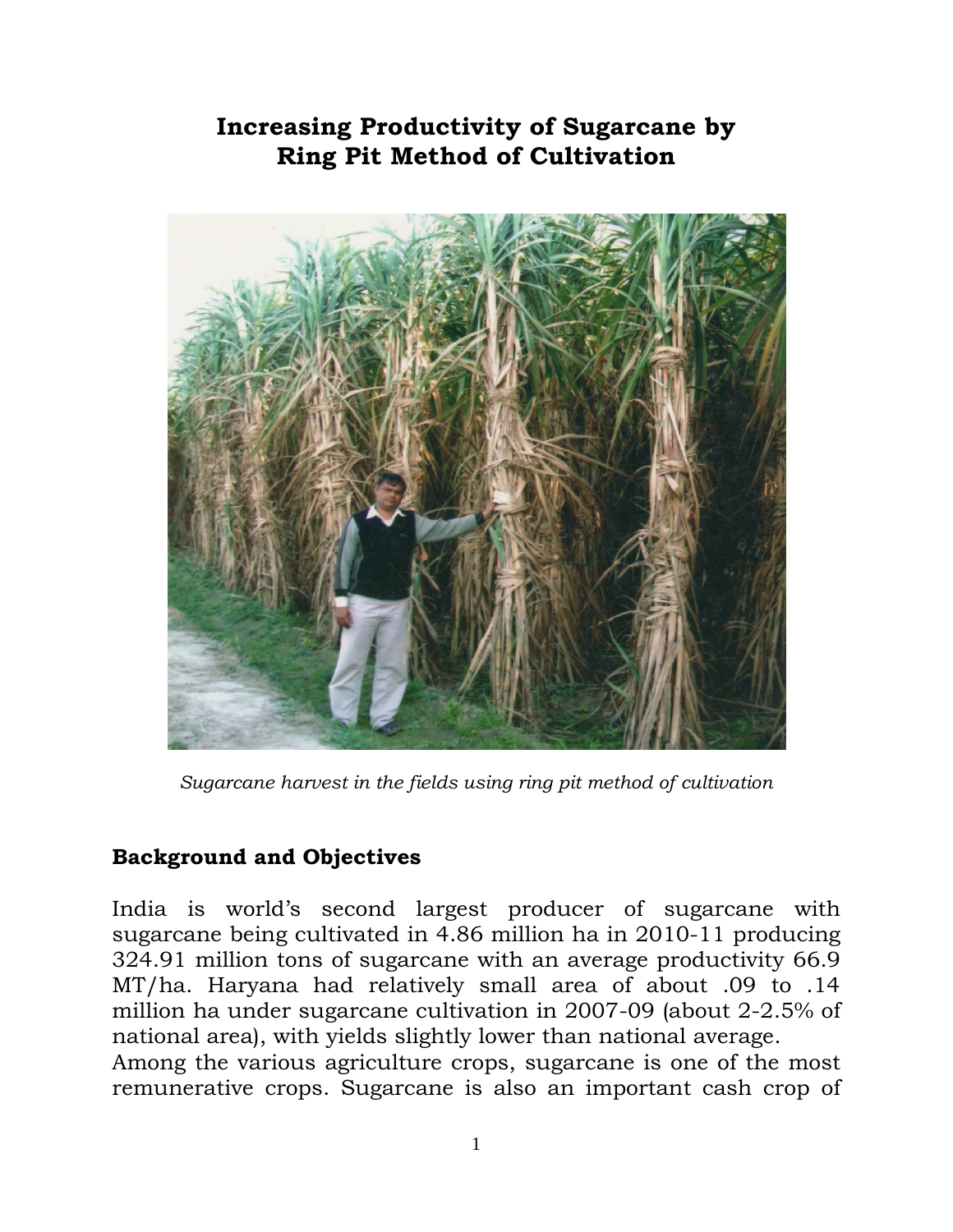Haryana and is cultivated in its northern part especially in districts of Ambala, Kurukshetra, Yamuna Nagar, Karnal, Panipat and Sonipat. Sugarcane productivity in Haryana was also, like in other parts of the country, stagnating whereas the cost of cultivation of sugarcane has been increasing. This led the State Government to look for new techniques to raise the productivity of the crop substantially.

The State's search led to a very suitable technique known as **'Ring Pit Method'**. The method, in farm trials, proved not only costeffective but also demonstrated that the yields can be increased to two or three times compared to the conventional **'Row-to-Row'** planting technique. This technology, thus, has the potential of raising the present average productivity of about 70 MT/ha by three fold. Government of Haryana zeroed on this system of sugarcane cultivation as the best among the presently available techniques of cultivation for promoting the same for adoption in the State.

Under the conventional system, the Setts (Stem cuttings or sections of sugarcane stalks usually having three buds used for planting sugarcane) are grown in rows of 90 cm spacing and are arranged in a series without adequate spacing. This makes germinated Setts very thin in appearance ultimately affecting the number of canes in each Sett and its development. In the 'ring pit' method, sugarcane Setts are planted and raised in round 'pits' at the spacing of 180 cm between rows and 150 cm between individual pits in a row.

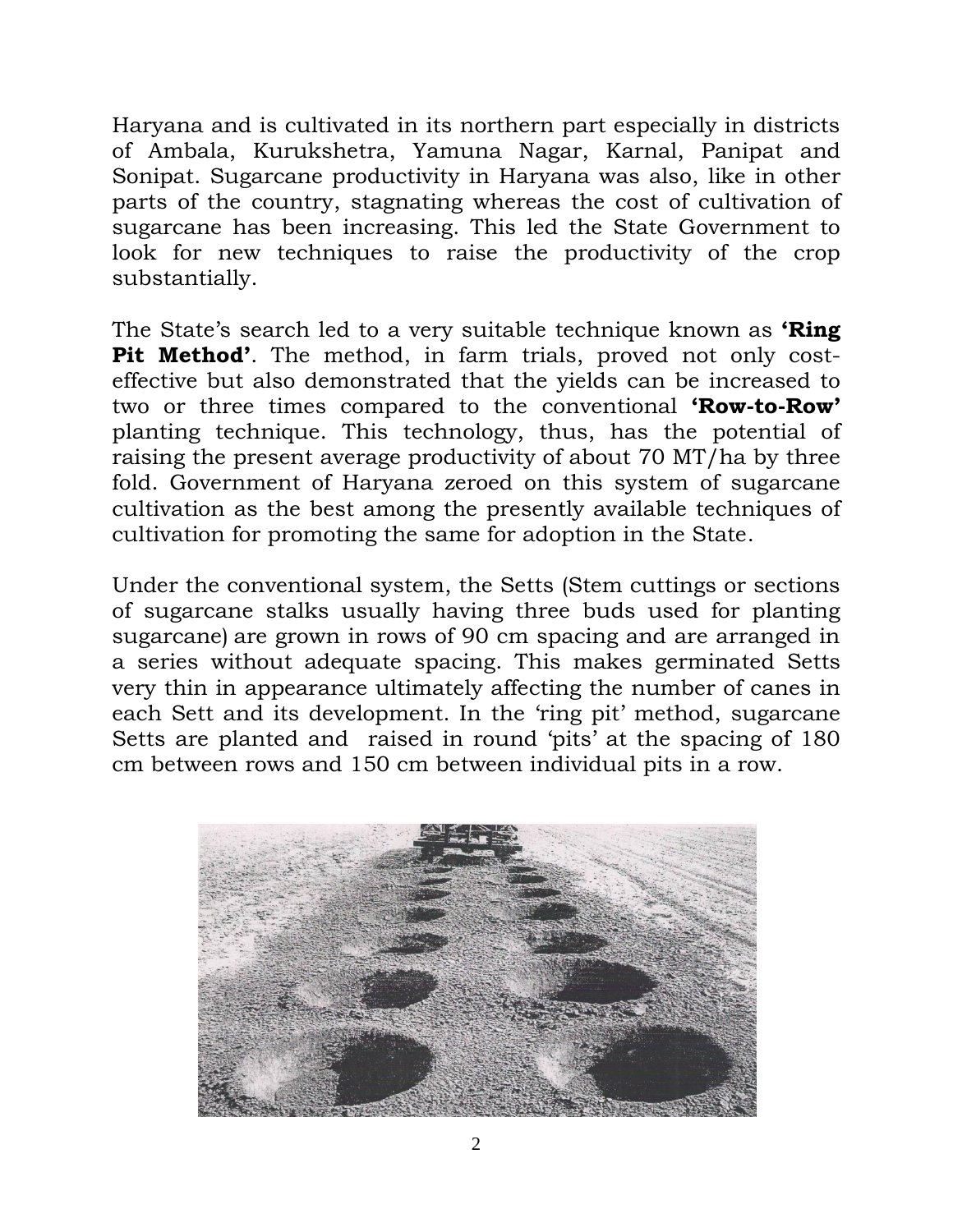The pits are dug using specially designed tractor drawn power tillers. The pits are then filled with top soil, 5 kg of farm yard manure (FYM), 100 Gms gypsum and 125 Gms super phosphate and are watered well before planting. Pit depth is kept at 1.25 ft. to 1.5 ft. Under this 'ring pit' system, around 2700 pits are thus made per acre. After planting Setts in this method, care is taken to see that only thirty mother shoots are allowed to develop which then leads to development of robust and healthy millable canes of 1.25- 1.75 kg each. This technology can give a yield of 800-1100 quintals/acre (or around three times of conventional method) if the recommended package of practices is fully adopted.

The ring pit method of sugarcane cultivation is more water and nutrients efficient as well. This method, not only reduces water use, but also enhances nutrient use efficiency. Further, no ploughing and lodging is required, which save labour and machining cost.

## **Intervention**

Haryana has taken up several programmes for sugarcane development in the state, which includes production of sugarcane seed and promotion of sugarcane cultivation. However, this innovative programme of promoting 'ring pit' method of cultivation was taken as a 'demonstration programme' to demonstrate to the farmers the method and also the productivity gains possible by its adoption. The state Government provided assistance of only Rs 6,000 per acre under RKVY for hiring of pit digging machine and paying labour charges etc.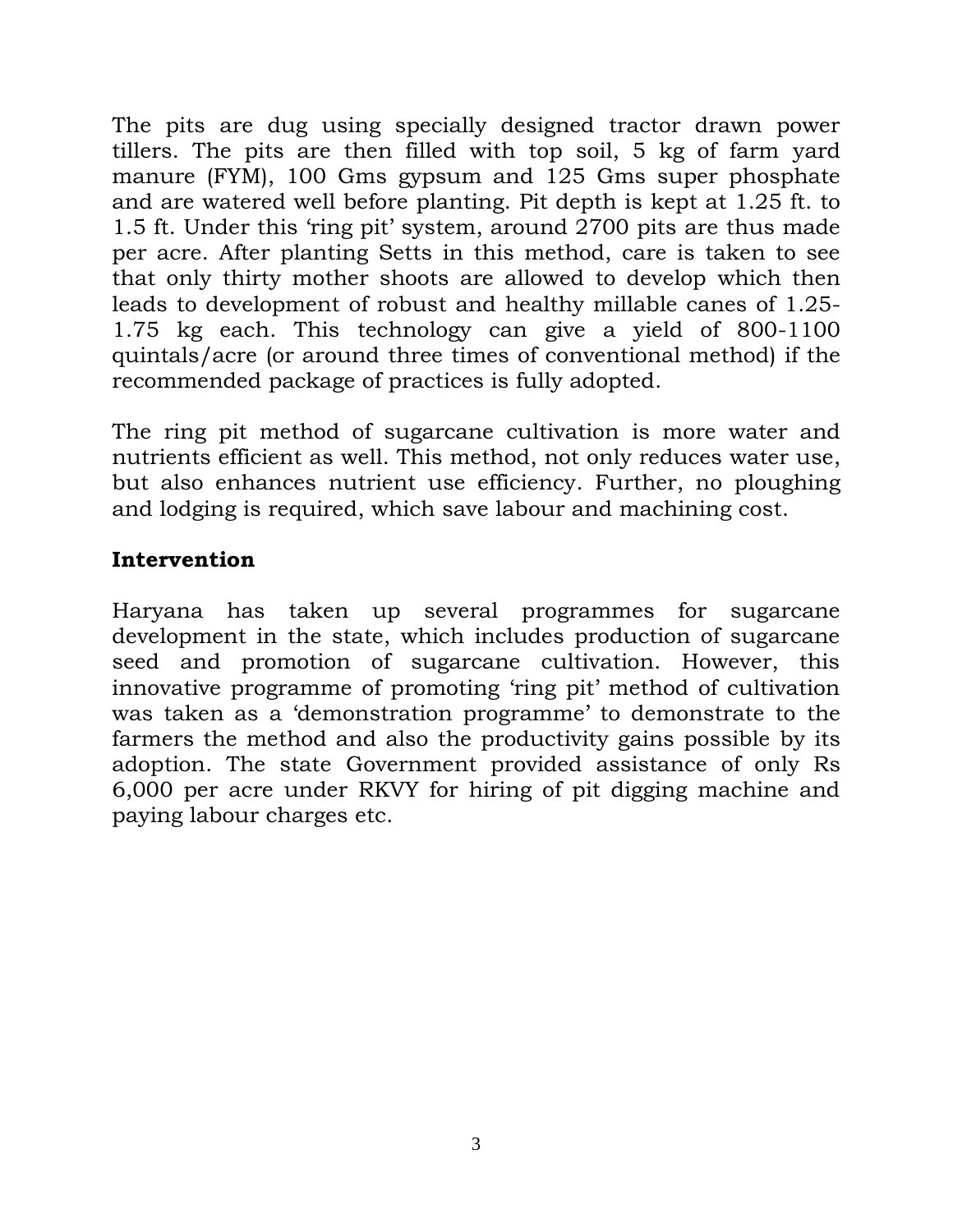

*Early development of sugarcane in ring pits*

The demonstration project was initiated during the year 2008-09 and continued in 2009-10. The assistance was reduced to Rs 4000 per acre during 2010-11, which continues to be the norm in 2011- 122. A total assistance of Rs 48.72 lakhs has been utilised on this project during last 4 years covering an area of 812 ha demonstrating the technology in the fields of 359 farmers.

Technology demonstration of the ring pit method of planting sugarcane has led to many farmers adopting the same.

## **Outcome**

By adopting the Ring Pit Method of sugarcane cultivation, the sugarcane yield has increased from an average of about 700 quintals/hectare to about 2000 quintals/ hectare in farmers' fields, registering an increase of 167 to 195 %. The average net income of farmers has increased by Rs 48000 to Rs. 119637 per acre or Rs. 120000 to Rs. 300000 per hectare. An investment of Rs. 15000 per hectare (later reduced to Rs. 10000 per hectare) by the Government has yielded additional income of 12 to 30 times.